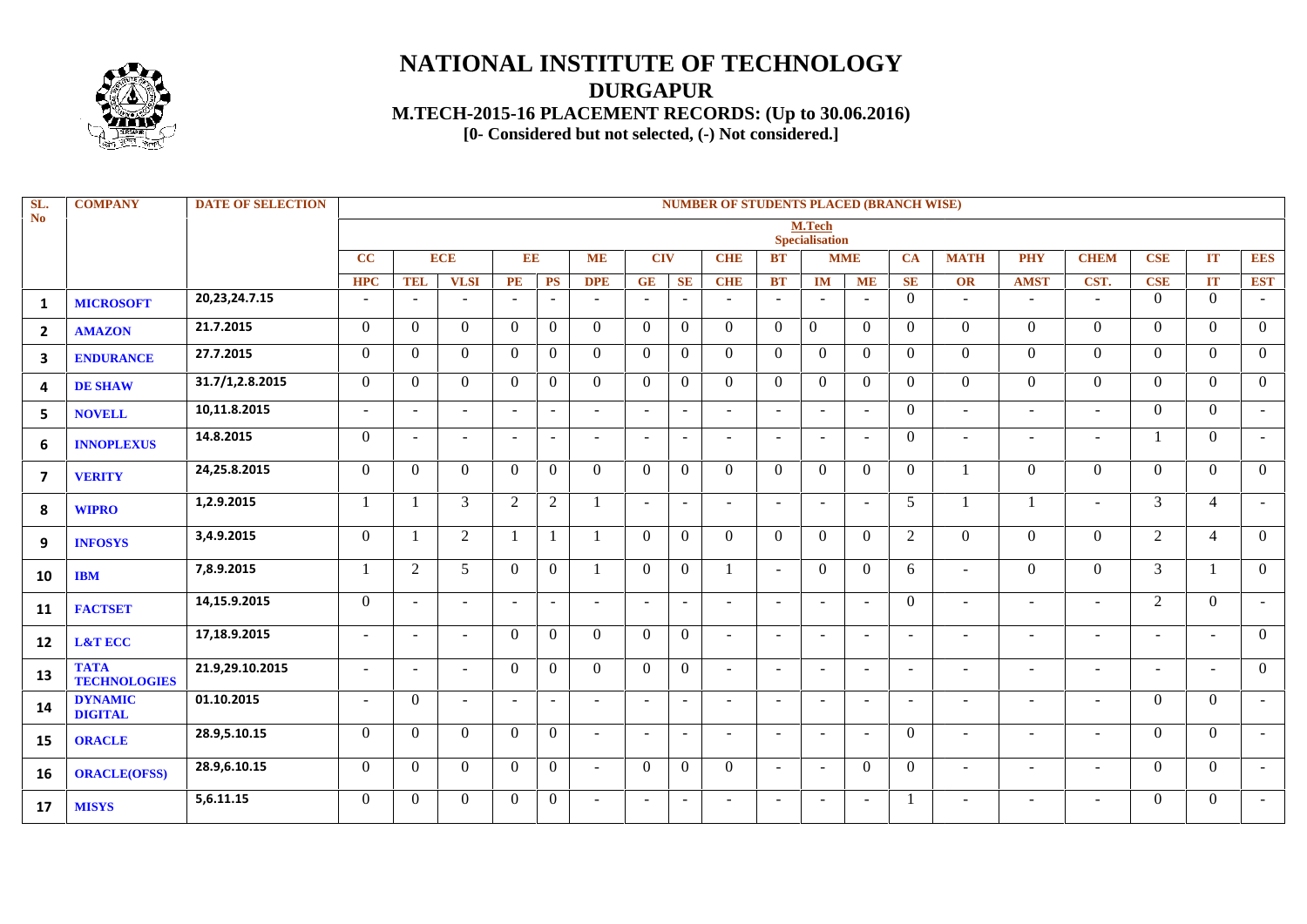| SL.<br>N <sub>o</sub> | <b>COMPANY</b>                           | <b>DATE OF</b><br><b>SELECTION</b> | <b>NUMBER OF STUDENTS PLACED (BRANCH WISE)</b> |                                                                                                                                |                          |                          |                          |                          |                          |                          |                          |                          |                          |                          |                          |                          |                          |                          |                          |                          |                          |
|-----------------------|------------------------------------------|------------------------------------|------------------------------------------------|--------------------------------------------------------------------------------------------------------------------------------|--------------------------|--------------------------|--------------------------|--------------------------|--------------------------|--------------------------|--------------------------|--------------------------|--------------------------|--------------------------|--------------------------|--------------------------|--------------------------|--------------------------|--------------------------|--------------------------|--------------------------|
|                       |                                          |                                    |                                                | M.Tech<br><b>Specialisation</b>                                                                                                |                          |                          |                          |                          |                          |                          |                          |                          |                          |                          |                          |                          |                          |                          |                          |                          |                          |
|                       |                                          |                                    | CC                                             | <b>ECE</b><br>EE<br><b>ME</b><br><b>CIV</b><br><b>CHE</b><br><b>BT</b><br><b>MME</b><br><b>MATH</b><br><b>PHY</b><br><b>CA</b> |                          |                          |                          |                          |                          |                          |                          |                          |                          | <b>CHEM</b>              | <b>CSE</b>               | IT                       | <b>EES</b>               |                          |                          |                          |                          |
|                       |                                          |                                    | <b>HPC</b>                                     | <b>TEL</b>                                                                                                                     | <b>VLSI</b>              | PE                       | <b>PS</b>                | <b>DPE</b>               | <b>GE</b>                | <b>SE</b>                | <b>CHIE</b>              | <b>BT</b>                | <b>IM</b>                | <b>ME</b>                | <b>SE</b>                | OR                       | <b>AMST</b>              | CST.                     | <b>CSE</b>               | IT                       | <b>EST</b>               |
| 18                    | <b>AMDOCS</b>                            | 17.12.2015                         | $\overline{\phantom{a}}$                       | $\sim$                                                                                                                         | $\overline{\phantom{a}}$ | $\sim$                   | $\overline{\phantom{a}}$ | $\sim$                   | $\overline{\phantom{a}}$ | $\sim$                   | $\sim$                   | $\sim$                   | $\overline{\phantom{a}}$ | $\sim$                   | $\overline{\phantom{a}}$ | $\overline{\phantom{a}}$ | $\overline{\phantom{0}}$ | $\sim$                   |                          | $\overline{\phantom{a}}$ | $\overline{\phantom{a}}$ |
| 19                    | <b>IDEA CELLULAR</b>                     | 10.12&5.1.2016                     | $\sim$                                         |                                                                                                                                |                          | $\sim$                   | $\sim$                   | $\sim$                   | $\overline{\phantom{a}}$ | $\sim$                   | $\sim$                   | $\sim$                   | $\overline{\phantom{a}}$ | $\sim$                   | $\sim$                   | $\overline{\phantom{a}}$ | $\sim$                   | $\sim$                   | $\overline{\phantom{a}}$ | $\overline{\phantom{a}}$ | $\overline{\phantom{a}}$ |
| 20                    | <b>Sankalp</b><br>Semiconductor          | 21.01.2016                         | $\overline{\phantom{a}}$                       | $\sim$                                                                                                                         |                          | $\sim$                   | $\sim$                   | $\sim$                   | $\overline{\phantom{a}}$ | $\sim$                   | $\sim$                   | $\sim$                   | $\overline{\phantom{a}}$ | $\sim$                   | $\overline{\phantom{a}}$ | $\overline{\phantom{a}}$ | $\sim$                   | $\sim$                   | $\overline{\phantom{a}}$ | $\overline{\phantom{a}}$ | $\overline{\phantom{a}}$ |
| 21                    | <b>RAMBUS</b>                            | 27.01.2016                         | $\overline{\phantom{a}}$                       | $\sim$                                                                                                                         |                          | $\sim$                   | $\overline{\phantom{a}}$ | $\overline{\phantom{a}}$ | $\overline{\phantom{a}}$ | $\sim$                   | $\sim$                   | $\sim$                   | $\overline{\phantom{a}}$ | $\overline{\phantom{a}}$ | $\overline{\phantom{a}}$ | $\overline{\phantom{a}}$ | $\sim$                   | $\sim$                   | $\Omega$                 | $\sim$                   | $\overline{\phantom{a}}$ |
| 22                    | <b>S.R.Patel Engg.</b><br><b>College</b> | 15.02.2016                         |                                                | $\sim$                                                                                                                         | $\overline{\phantom{a}}$ | $\sim$                   | $\overline{\phantom{a}}$ | $\sim$                   | $\theta$                 | 1                        | $\sim$                   | $\sim$                   | $\sim$                   | $\overline{\phantom{a}}$ |                          | $\overline{\phantom{a}}$ | $\sim$                   | $\overline{\phantom{a}}$ | $\overline{0}$           | $\overline{0}$           | 2                        |
| 23                    | <b>Schneider Electric</b>                | 23, 24. 11. 2015                   | $\boldsymbol{0}$                               | $\sim$                                                                                                                         | $\overline{\phantom{a}}$ | $\overline{\phantom{a}}$ | $\overline{\phantom{a}}$ | $\sim$                   | $\overline{\phantom{a}}$ | $\sim$                   | $\overline{\phantom{a}}$ | $\overline{\phantom{a}}$ | $\overline{\phantom{a}}$ | $\overline{\phantom{a}}$ | 2                        | $\overline{\phantom{a}}$ | $\overline{\phantom{0}}$ | $\sim$                   | $\theta$                 | $\overline{0}$           | $\overline{\phantom{a}}$ |
| 24                    | <b>CALL HEALTH</b><br><b>SERVICES</b>    | 24.02,19.3.16                      | $\boldsymbol{0}$                               | $\sim$                                                                                                                         | $\overline{\phantom{a}}$ | $\sim$                   | $\overline{\phantom{a}}$ | $\overline{\phantom{a}}$ | $\overline{\phantom{a}}$ | $\sim$                   | $\overline{\phantom{a}}$ | $\sim$                   | $\overline{\phantom{a}}$ | $\sim$                   | $\overline{0}$           | $\overline{\phantom{a}}$ | $\sim$                   | $\sim$                   | $\overline{0}$           | $\mathbf{I}$             | $\overline{\phantom{a}}$ |
| 25                    | CA<br><b>TECHNOLOGIES</b>                | 13.05.2016                         | $\overline{\phantom{a}}$                       | $\boldsymbol{0}$                                                                                                               | $\overline{0}$           | $\sim$                   | $\overline{\phantom{a}}$ | $\overline{\phantom{a}}$ |                          | $\overline{\phantom{a}}$ | Ξ.                       | $\sim$                   | $\overline{\phantom{a}}$ | $\overline{a}$           | $\overline{\phantom{a}}$ | $\overline{\phantom{a}}$ | $\overline{\phantom{a}}$ | $\overline{\phantom{a}}$ |                          | $\mathbf{0}$             | $\overline{\phantom{a}}$ |
| 26                    | <b>WITTYBRANIS</b>                       | 03,12.05.2016                      | $\boldsymbol{0}$                               | $\sim$                                                                                                                         | $\overline{\phantom{a}}$ | $\sim$                   | $\overline{\phantom{a}}$ | $\overline{\phantom{a}}$ | $\overline{\phantom{a}}$ | $\sim$                   | $\sim$                   | $\sim$                   | $\overline{\phantom{a}}$ | $\overline{\phantom{a}}$ | $\overline{0}$           | $\overline{\phantom{a}}$ | $\overline{\phantom{0}}$ | $\overline{\phantom{a}}$ | $\theta$                 | $\overline{0}$           | $\overline{\phantom{a}}$ |
| 27                    | <b>PARUL</b><br><b>UNIVERSITY</b>        | 12.05.2016                         | $\overline{\phantom{a}}$                       | $\overline{\phantom{a}}$                                                                                                       | $\overline{a}$           | $\overline{\phantom{a}}$ | $\overline{\phantom{a}}$ | $\sim$                   | $\overline{\phantom{a}}$ | $\sim$                   | $\overline{\phantom{a}}$ | $\overline{\phantom{a}}$ | $\overline{\phantom{a}}$ | $\overline{\phantom{a}}$ | $\overline{0}$           | $\overline{\phantom{a}}$ | $\overline{\phantom{0}}$ | $\sim$                   | $\theta$                 | $\overline{0}$           | $\overline{\phantom{a}}$ |
|                       | <b>Strength</b>                          |                                    | 14                                             | 20                                                                                                                             | 21                       | 8                        | 9                        | 12                       | 12                       | 18                       | 18                       | 17                       | $\overline{2}$           | $\overline{5}$           | <b>16</b>                | <b>9</b>                 | 17                       | 18                       | <b>20</b>                | 19 <sup>°</sup>          | 14                       |
|                       | <b>Total Placed</b>                      |                                    | 1                                              | 5.                                                                                                                             | 8                        | 4                        | $\overline{2}$           | $\mathbf{2}$             | $\mathbf{0}$             | $\mathbf{1}$             | 1                        | $\mathbf{0}$             | $\mathbf{0}$             | $\mathbf 0$              | 10                       | $\overline{2}$           | $\mathbf{1}$             | 0                        | 7                        | 6                        | $\overline{2}$           |
|                       | <b>Total Job Offered</b>                 |                                    | $\mathbf{3}$                                   | 5 <sup>5</sup>                                                                                                                 | 13                       | 5                        | $\overline{2}$           | $\mathbf{3}$             | $\mathbf{0}$             |                          |                          | $\mathbf{0}$             | $\mathbf{0}$             | $\mathbf{0}$             | 17                       | $\overline{2}$           |                          | $\mathbf{0}$             | <b>13</b>                | 10                       | $\overline{2}$           |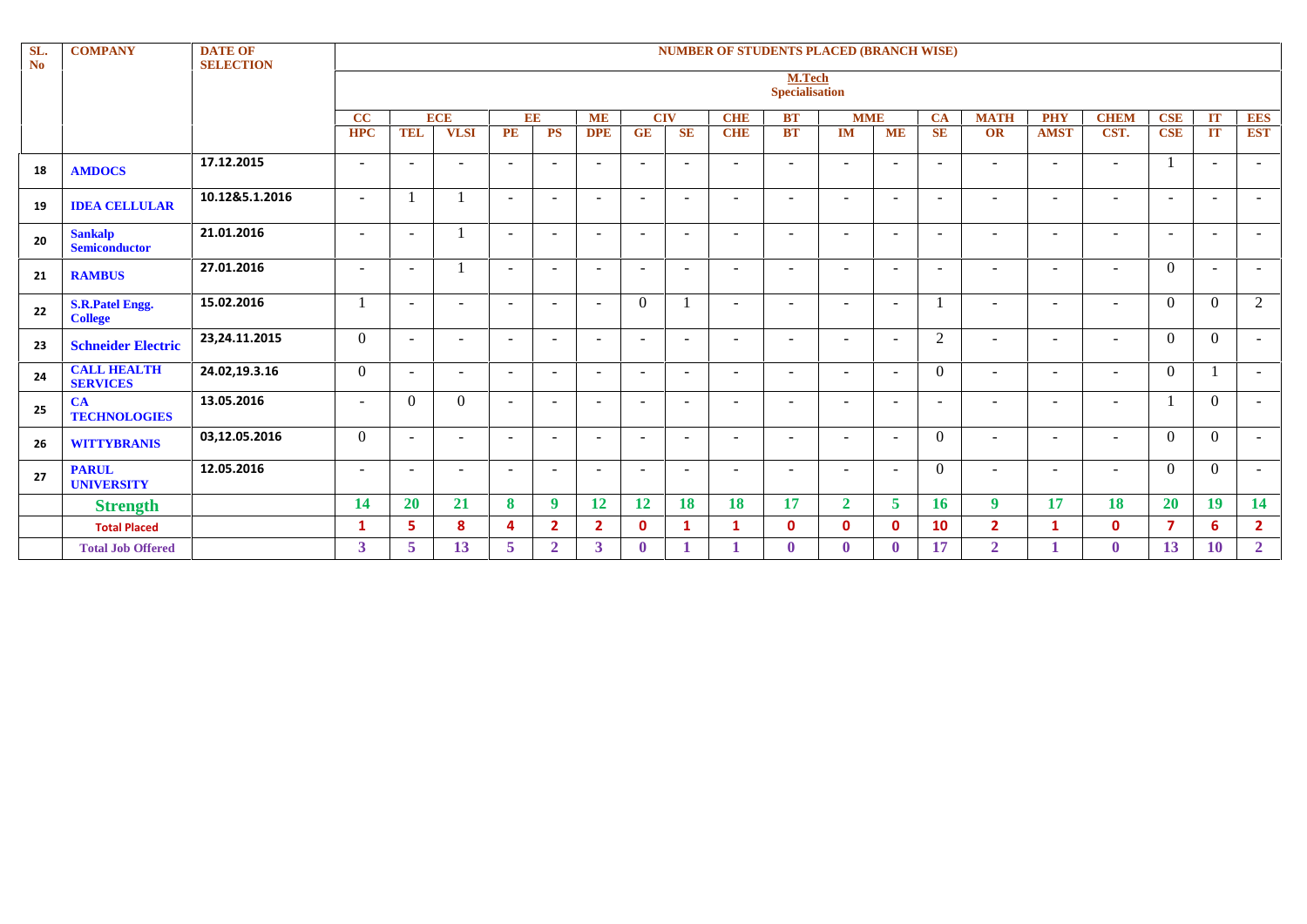

## **NATIONAL INSTITUTE OF TECHNOLOGY DURGAPUR MCA-2015-16 PLACEMENT RECORDS: (Up to 30.06.2016)**

**[0- Considered but not selected, (-) Not considered.]**

| SL.                     |                             |                                    | <b>NUMBER OF STUDENTS PLACED</b> |  |  |  |  |  |  |
|-------------------------|-----------------------------|------------------------------------|----------------------------------|--|--|--|--|--|--|
| N <sub>o</sub>          | <b>COMPANY</b>              | <b>DATE OF</b><br><b>SELECTION</b> | <b>MCA</b>                       |  |  |  |  |  |  |
| 1                       | <b>MICROSOFT</b>            | 20, 23, 24. 7. 15                  | $\mathbf{0}$                     |  |  |  |  |  |  |
| $\overline{2}$          | <b>AMAZON</b>               | 21.7.2015                          | $\overline{0}$                   |  |  |  |  |  |  |
| $\mathbf{3}$            | <b>ENDURANCE</b>            | 27.7.2015                          | $\overline{0}$                   |  |  |  |  |  |  |
| $\overline{\mathbf{4}}$ | <b>DE SHAW</b>              | 31.7/1,2.8.2015                    | $\overline{0}$                   |  |  |  |  |  |  |
| 5                       | <b>INCTURE</b>              | 6.8.2015                           | $\mathbf{1}$                     |  |  |  |  |  |  |
| 6                       | <b>NOVELL</b>               | 10,11.8.2015                       | $\overline{0}$                   |  |  |  |  |  |  |
| $\overline{7}$          | <b>ANALYTICS QUOTIENT</b>   | 27,28.08.2015                      | $\overline{3}$                   |  |  |  |  |  |  |
| 8                       | <b>WIPRO</b>                | 1,2.9.2015                         | $\overline{4}$                   |  |  |  |  |  |  |
| $\overline{9}$          | <b>INFOSYS</b>              | 3,4.9.2015                         | 11                               |  |  |  |  |  |  |
| 10                      | <b>IBM</b>                  | 7,8.9.2015                         | 13                               |  |  |  |  |  |  |
| 11                      | <b>FACTSET</b>              | 14,15.9.2015                       | $\mathbf{1}$                     |  |  |  |  |  |  |
| 12                      | <b>NRI FINTECH</b>          | 22,23.9.2015                       | $\overline{3}$                   |  |  |  |  |  |  |
| 13                      | <b>ORACLE(OFSS)</b>         | 28.9,6.10.15                       | $\mathbf{0}$                     |  |  |  |  |  |  |
| 14                      | <b>POLARIS(IDA)</b>         | 01.10.2015                         | 5                                |  |  |  |  |  |  |
| 15                      | <b>HASHEDIN</b>             | 9.11.2015                          | $\overline{2}$                   |  |  |  |  |  |  |
| 16                      | <b>MPHASIS</b>              | 7.12.2015                          | $\overline{0}$                   |  |  |  |  |  |  |
| 17                      | <b>AMDOCS</b>               | 17.12.2015                         | $\overline{4}$                   |  |  |  |  |  |  |
| 18                      | <b>MAQ SOFTWARE</b>         | 28.12.2015                         | $\overline{3}$                   |  |  |  |  |  |  |
| 19                      | <b>NSE INFOTECH</b>         | 15.01.2016                         | $\overline{0}$                   |  |  |  |  |  |  |
| 20                      | <b>TECH MAHINDRA</b>        | 18.01.2016                         | $\boldsymbol{0}$                 |  |  |  |  |  |  |
| 21                      | <b>MJUNCTION</b>            | 04.02.2016                         | $\mathbf{1}$                     |  |  |  |  |  |  |
| 22                      | <b>CALL HEALTH SERVICES</b> | 24.02,19.3.16                      | $\overline{0}$                   |  |  |  |  |  |  |
|                         | <b>Strength</b>             |                                    | 84                               |  |  |  |  |  |  |
|                         | <b>Total Placed</b>         |                                    | 32                               |  |  |  |  |  |  |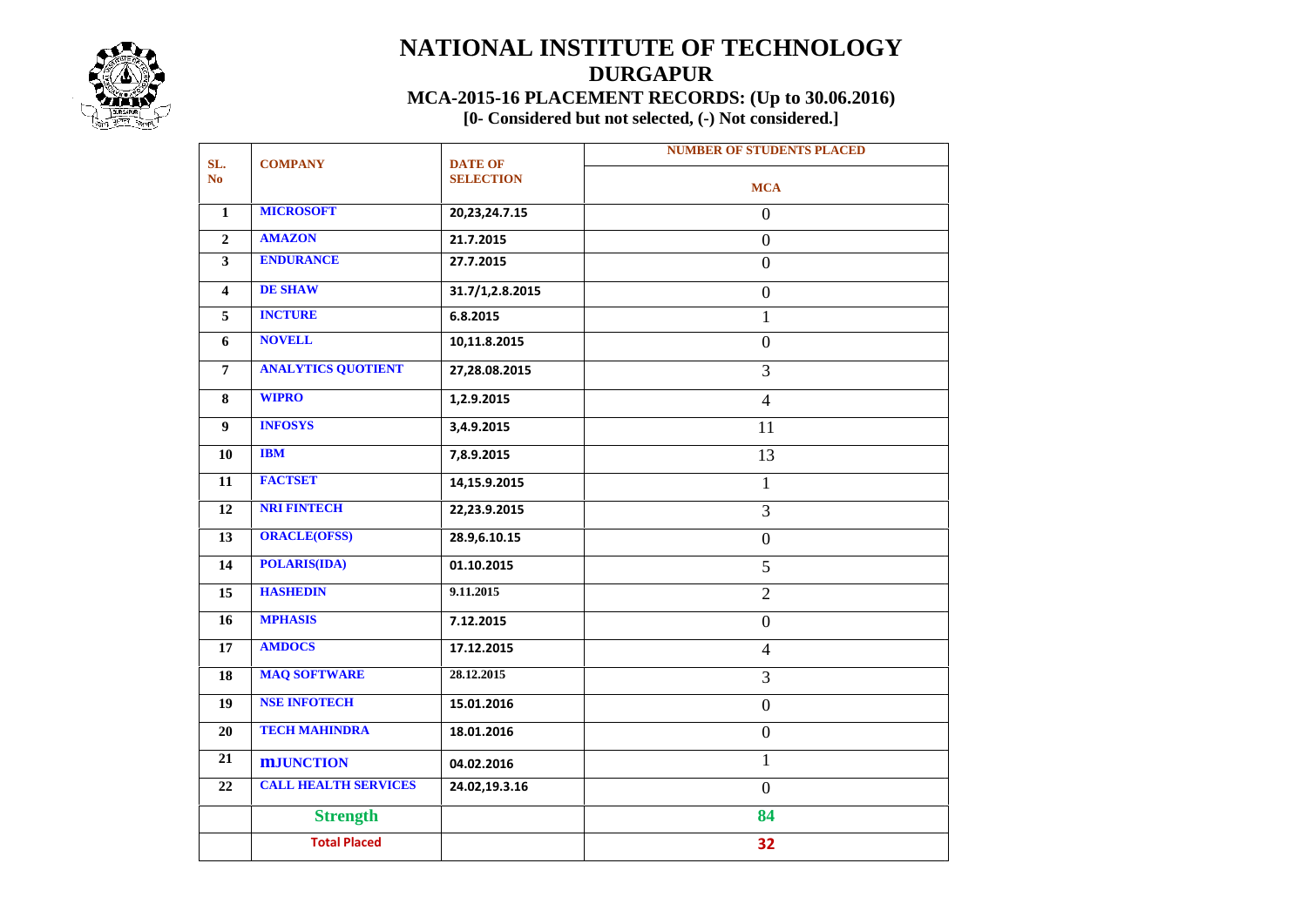

## **NATIONAL INSTITUTE OF TECHNOLOGY DURGAPUR MBA-2015-16 PLACEMENT RECORDS: (Up to 30.06.2016) [0- Considered but not selected, (-) Not considered.]**

| SL. No           | <b>COMPANY</b>        | <b>DATE OF</b>   | <b>NUMBER OF STUDENTS PLACED</b> |  |  |  |  |  |  |
|------------------|-----------------------|------------------|----------------------------------|--|--|--|--|--|--|
|                  |                       | <b>SELECTION</b> | <b>MBA</b>                       |  |  |  |  |  |  |
| 1                | <b>AXIS BANK</b>      | 5.01.2016        | 7                                |  |  |  |  |  |  |
| $\mathbf{2}$     | <b>KOTAK MAHINDRA</b> | 14.01.2016       |                                  |  |  |  |  |  |  |
| 3                | <b>AIRTEL</b>         | 17.01.2016       | 3                                |  |  |  |  |  |  |
| $\boldsymbol{4}$ | <b>HDFC</b>           | 12.02.2016       | 3                                |  |  |  |  |  |  |
| 5                | <b>EUREKA FORBES</b>  | 15.02.2016       | $\overline{2}$                   |  |  |  |  |  |  |
| 6                | <b>BIRLA CEMENT</b>   | 27.02.2016       |                                  |  |  |  |  |  |  |
|                  | <b>Strength</b>       |                  | 37                               |  |  |  |  |  |  |
|                  | <b>Total Placed</b>   |                  | 17                               |  |  |  |  |  |  |